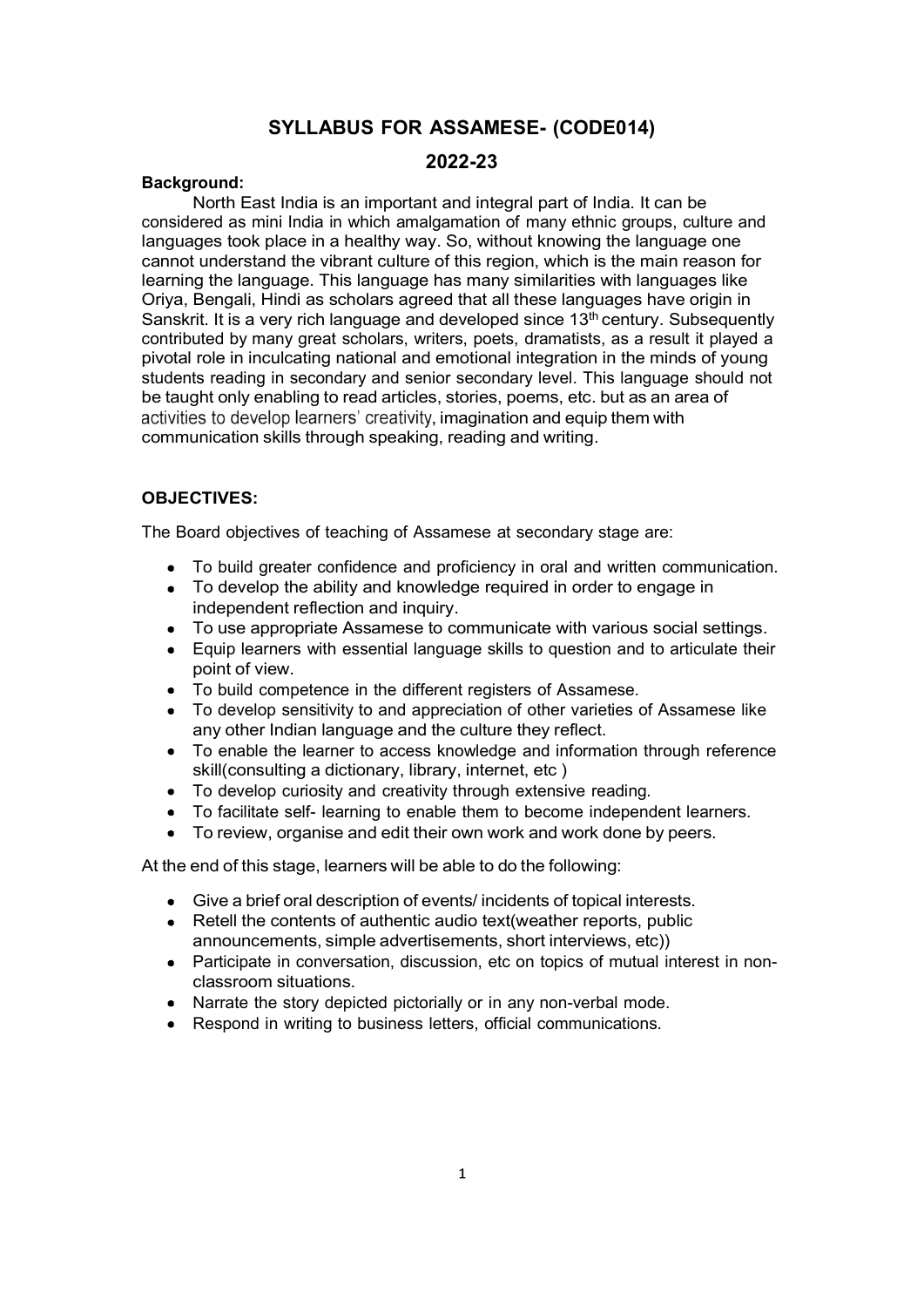#### COURSE STRUCTURE CLASS CLASS IX

| <b>UNITS</b>    | <b>DETAILS OF</b>  | <b>TOTAL</b> | NO. OF         |
|-----------------|--------------------|--------------|----------------|
|                 | <b>TOPICS/</b>     |              | <b>PERIODS</b> |
|                 | <b>CHAPTERS</b>    |              |                |
| UNIT-1          | 1. Bodh Parikshyan | 15           | 25             |
| Reading         | (Comprehension)    |              |                |
| UNIT-2          | 2.Likhan-Kala      | 25           | 55             |
| Writing         | (writing skills)   |              |                |
| UNIT-3          | 3. Byakaran        | 20           | 50             |
| Grammar         |                    |              |                |
| UNIT-4          | 4. Prose           | 10           | 25             |
| <b>Textbook</b> | (Gadya)            |              |                |
| UNIT-5          | 5. Poetry          | 10           | 25             |
| Textbook        | (Padya)            |              |                |
|                 |                    | 80           | 180            |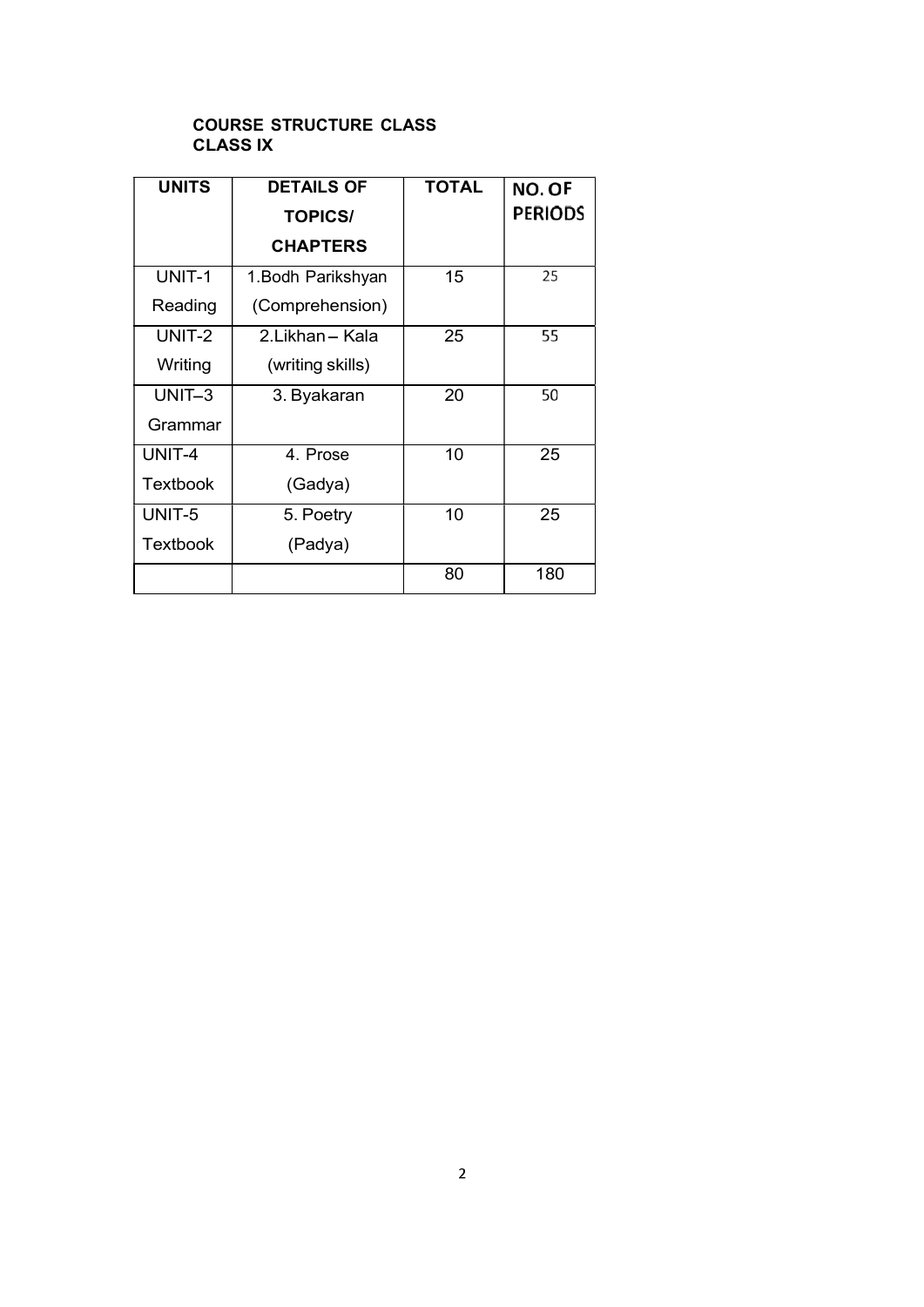# SYLLABUS FOR ASSAMESE- (CODE014)

### Examination Structure for class IX

## 2022-23

| <b>SECTION</b> | <b>DETAILS OF</b>       | <b>TYPE OF</b>  | NO. OF          | <b>WEIGHTA</b>  | NO. OF          |
|----------------|-------------------------|-----------------|-----------------|-----------------|-----------------|
|                | <b>TOPICS/</b>          | <b>QUESTION</b> | <b>QUESTION</b> | <b>GE</b>       | <b>PERIOD</b>   |
|                | <b>CHAPTETRS</b>        | S               | $\mathbf{s}$    |                 |                 |
| SECTION-       | 1. Bodh Parikshyan      |                 |                 | $\overline{15}$ | $\overline{25}$ |
| A Reading      | (Comprehension)         |                 |                 |                 |                 |
|                | One unseen              | <b>VSA</b>      | $6\phantom{1}$  | $1X6=6$         |                 |
|                | passage of              | SA              | 3               | $2x3=6$         |                 |
|                | minimum 500             | <b>VSA</b>      | 3               | $1X3=3$         |                 |
|                | words. There will       |                 |                 |                 |                 |
|                | be 12 general           |                 |                 |                 |                 |
|                | questions of 1 and 2    |                 |                 |                 |                 |
|                | marks each and 3        |                 |                 |                 |                 |
|                | grammar based           |                 |                 |                 |                 |
|                | questions of 1 mark     |                 |                 |                 |                 |
|                | each will be set        |                 |                 |                 |                 |
|                | from the passage.       |                 |                 |                 |                 |
| SECTION-       | 2.Likhan - Kala         |                 |                 | $\overline{25}$ | 55              |
| B              | (writing skills)        |                 |                 |                 |                 |
| Writing        |                         |                 |                 |                 |                 |
|                | a) Galpa Likhan         | LA              | $\mathbf{1}$    | $5x1=5$         |                 |
|                | (Story Writing)/        |                 |                 |                 |                 |
|                | Rasana (Essay-          |                 |                 |                 |                 |
|                | Jibonimulak)            |                 |                 |                 |                 |
|                | b) Pratibedan           | LA              | $\mathbf 1$     | $5x1=5$         |                 |
|                | Prastutkaran            |                 |                 |                 |                 |
|                | (Report Writing) on     |                 |                 |                 |                 |
|                | <b>School functions</b> |                 |                 |                 |                 |
|                | eg. Annual day,         |                 |                 |                 |                 |
|                | sports, any             |                 |                 |                 |                 |
|                | competition held in     |                 |                 |                 |                 |
|                | school                  |                 |                 |                 |                 |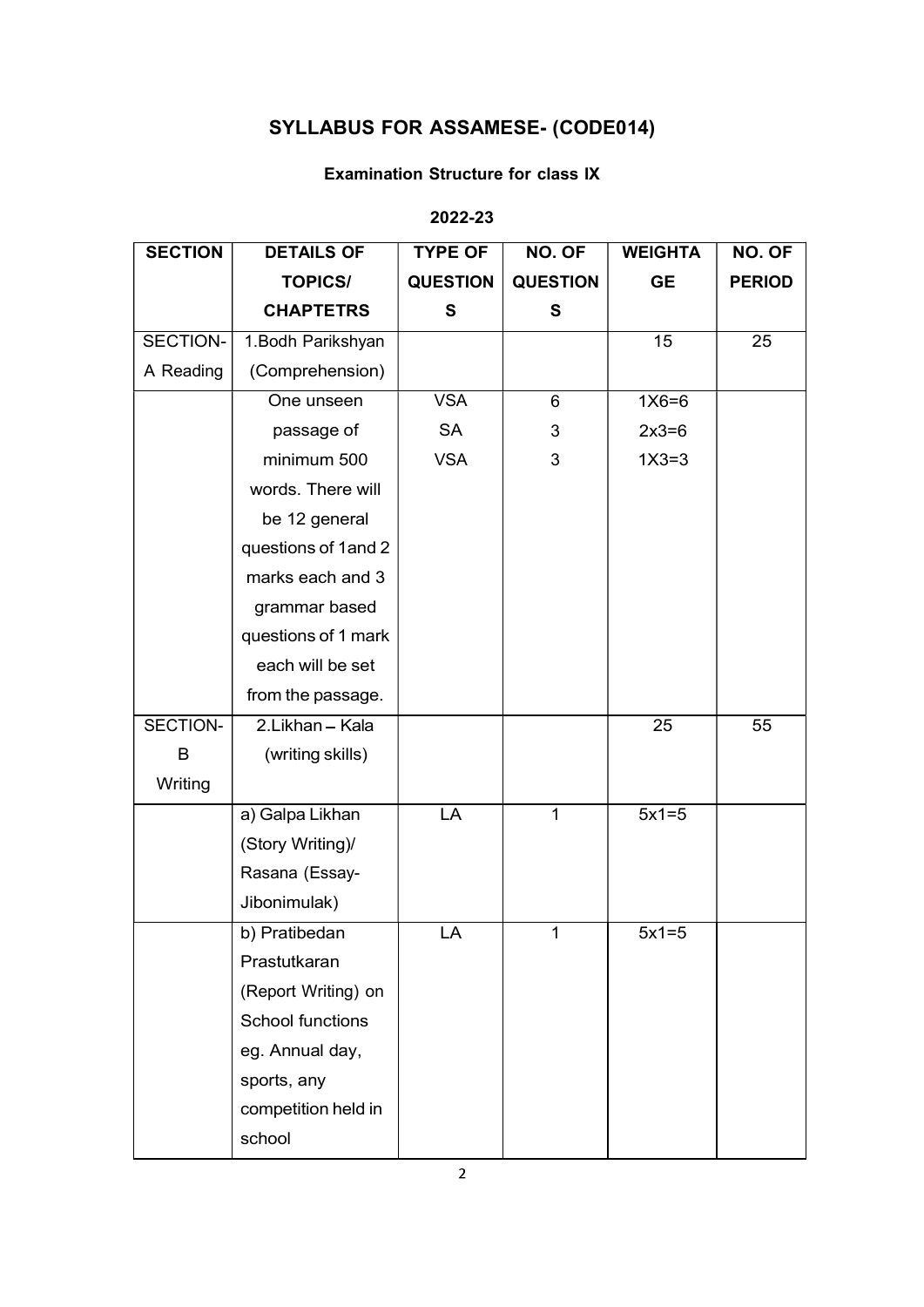|                         | c) Phakara jojona(      | LA         | $\mathbf{1}$   | $5X1=5$ |    |
|-------------------------|-------------------------|------------|----------------|---------|----|
|                         | Proverb)- SI no.-01-    |            |                |         |    |
|                         | 15                      |            |                |         |    |
|                         | d) Bhab                 | LA         | $\mathbf{1}$   | $5x1=5$ |    |
|                         | Sampratasaran           |            |                |         |    |
|                         | e) Jotuwa khanda        | <b>VSA</b> | 5              | $1x5=5$ |    |
|                         | bakyarre bakya          |            |                |         |    |
|                         | rochana(Kopal,          |            |                |         |    |
|                         | Kaan, Kaan, Kakal /     |            |                |         |    |
|                         | 1, 2, 3, 4)             |            |                |         |    |
| <b>SECTION</b>          | 3. Byakaran             |            |                | 20      | 50 |
| $\overline{\mathbf{C}}$ |                         |            |                |         |    |
| Grammar                 |                         |            |                |         |    |
|                         | i.<br>Swarasandhi       | <b>VSA</b> | $\overline{4}$ | $1X4=4$ |    |
|                         | ii.<br>Biseshya         | <b>VSA</b> | $\overline{2}$ | $1X2=2$ |    |
|                         | iii.<br><b>Biseshan</b> | <b>VSA</b> | $\overline{2}$ | $1X2=2$ |    |
|                         | Sarbanam<br>iv.         | <b>VSA</b> | $\overline{2}$ | $1X2=2$ |    |
|                         | Kriya<br>v.             | <b>VSA</b> | $\overline{2}$ | $1X2=2$ |    |
|                         | vi.<br>Abyaya           | <b>VSA</b> | $\overline{2}$ | $1X2=2$ |    |
|                         | vii.<br>Linga           | <b>VSA</b> | $\overline{4}$ | $1X4=4$ |    |
|                         | (excluding              |            |                |         |    |
|                         | Sanskrit                |            |                |         |    |
|                         | <b>Stree</b>            |            |                |         |    |
|                         | pratyaya)               |            |                |         |    |
|                         | viii.<br>Krit pratyaya  | <b>VSA</b> | $\overline{2}$ | $1X2=2$ |    |

| SECTION- | 4. Prose (Gadya)      |  | 25. |
|----------|-----------------------|--|-----|
|          |                       |  |     |
| Textbook |                       |  |     |
|          | Anyar Prati Byabahar- |  |     |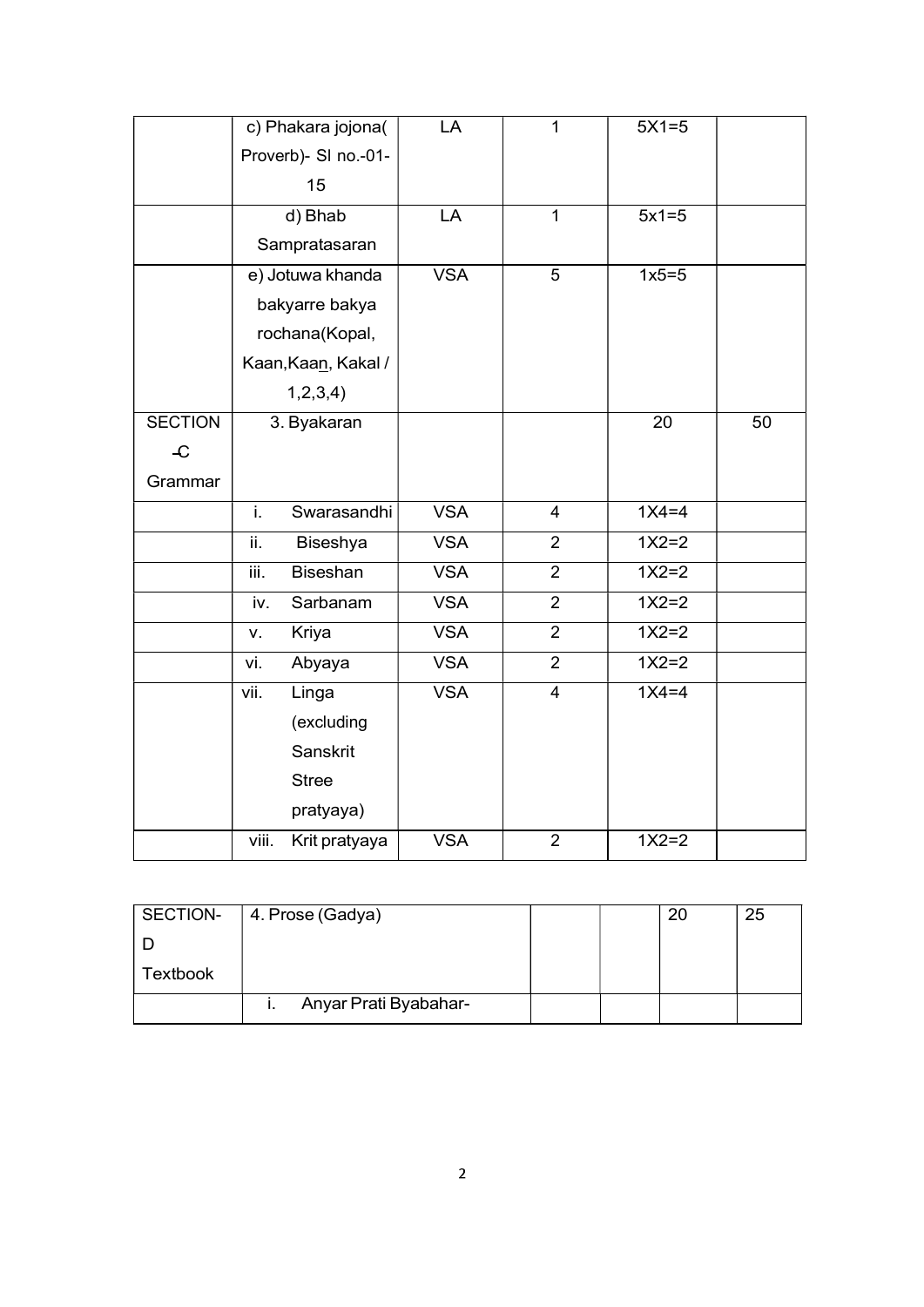|                  | Satyanath Bora               |            |              |         |    |  |
|------------------|------------------------------|------------|--------------|---------|----|--|
|                  |                              |            |              |         |    |  |
| ii.              | Andha Biswakh Aru Ku         |            |              |         |    |  |
|                  | sangskar- Jayanta Madhab     |            |              |         |    |  |
| Borah            |                              |            |              |         |    |  |
|                  | iii. Jujj- Dr. Mrinal Kalita | LA         | $\mathbf 1$  | $4x1=4$ |    |  |
|                  |                              | <b>SA</b>  | 1            | $2x1=2$ |    |  |
|                  |                              | <b>VSA</b> | 4            | $1x4=4$ |    |  |
| 5. Poetry(Padya) |                              |            |              |         | 25 |  |
| L.               | Manab Bandana-               |            |              |         |    |  |
|                  | Chandra kumar                |            |              |         |    |  |
|                  | Agarwala                     |            |              |         |    |  |
| ii.              | Prasanda Dhumuhai            |            |              |         |    |  |
|                  | Prasna Karile Mok-           |            |              |         |    |  |
|                  | Dr. Bhupen Hazarika          | LA         | $\mathbf{1}$ | $4x1=4$ |    |  |
| iii.             | Mor Desh-Hiren               | <b>SA</b>  | $\mathbf{1}$ | $2x1=2$ |    |  |
|                  | Bhattacharjya                | <b>VSA</b> | 4            | $1x4=4$ |    |  |
|                  |                              |            |              |         |    |  |

Long answer (LA), short answer (SA), Very Short Answer (VSA)

### Internal Assessment-

- 1) Periodic Test- 10 marks
- 2) Subject Enrichment Activity- 5 marks
- 3) Notebook keeping- 5 marks

#### Prescribed Text books:

- 1. Asamiya Sahitya Chayanika, Published by Assam State Textbook Production and Publication Coperation Ltd., Guwahati -781001.
- 2. Rachana Bichitra (Byakaranar Saite) by Dharma Singha Deka: Published by Assam Book Depot Panbazar, Guwahati- 781001.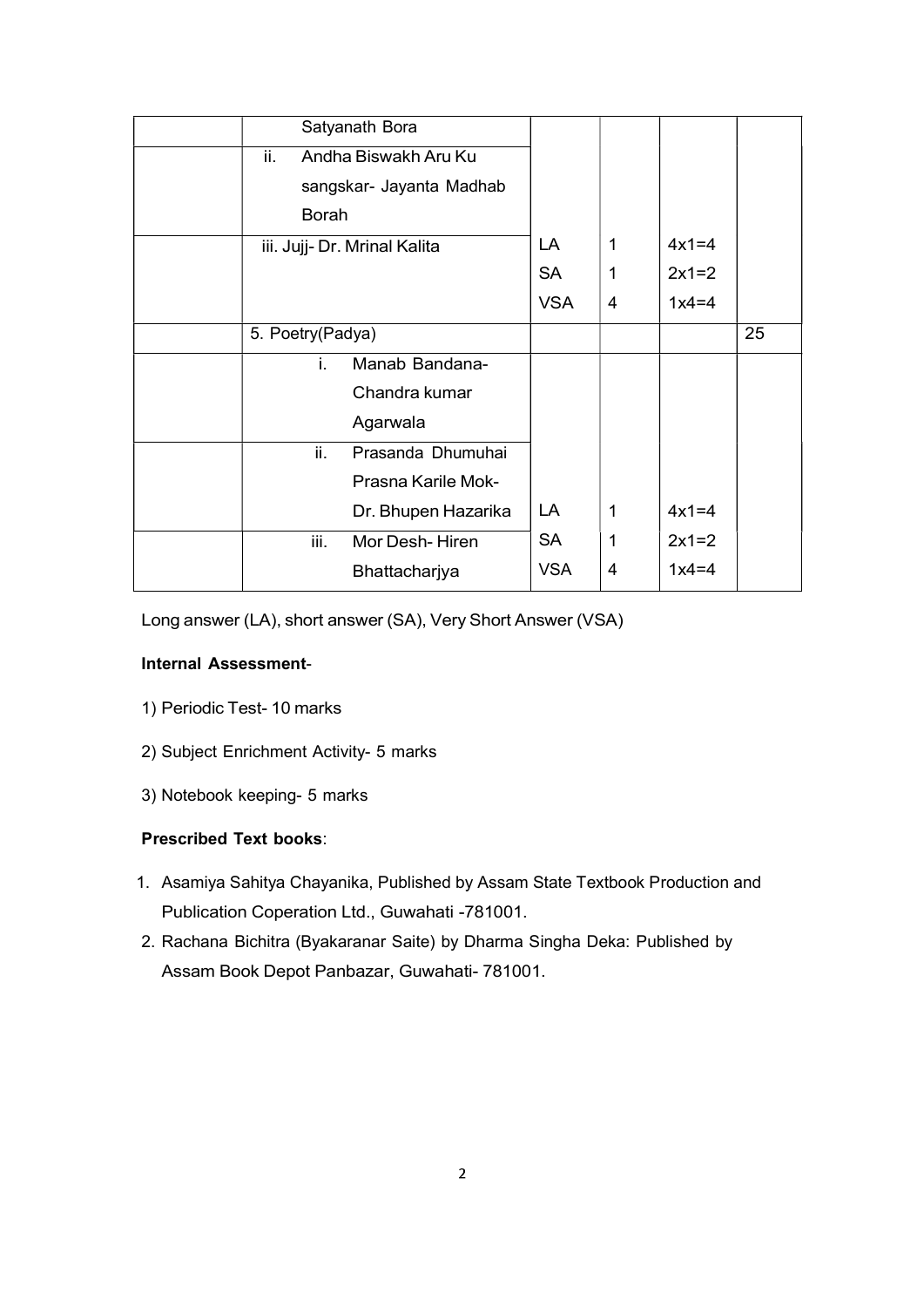### COURSE STRUCTURE CLASS CLASS X

| <b>UNITS</b>    | <b>DETAILS OF</b>  | <b>TOTAL</b> | NO. OF         |
|-----------------|--------------------|--------------|----------------|
|                 | <b>TOPICS/</b>     | <b>MARKS</b> | <b>PERIODS</b> |
|                 | <b>CHAPTERS</b>    |              |                |
| UNIT-1          | 1. Bodh Parikshyan | 15           | 25             |
| Reading         | (Comprehension)    |              |                |
| UNIT-2          | 2.Likhan-Kala      | 25           | 55             |
| Writing         | (writing skills)   |              |                |
| UNIT-3          | 3. Byakaran        | 20           | 50             |
| Grammar         |                    |              |                |
| UNIT-4          | 4. Prose           | 10           | 25             |
| <b>Textbook</b> | (Gadya)            |              |                |
| UNIT-5          | 5. Poetry          | 10           | 25             |
| Textbook        | (Padya)            |              |                |
|                 |                    | 80           | 180            |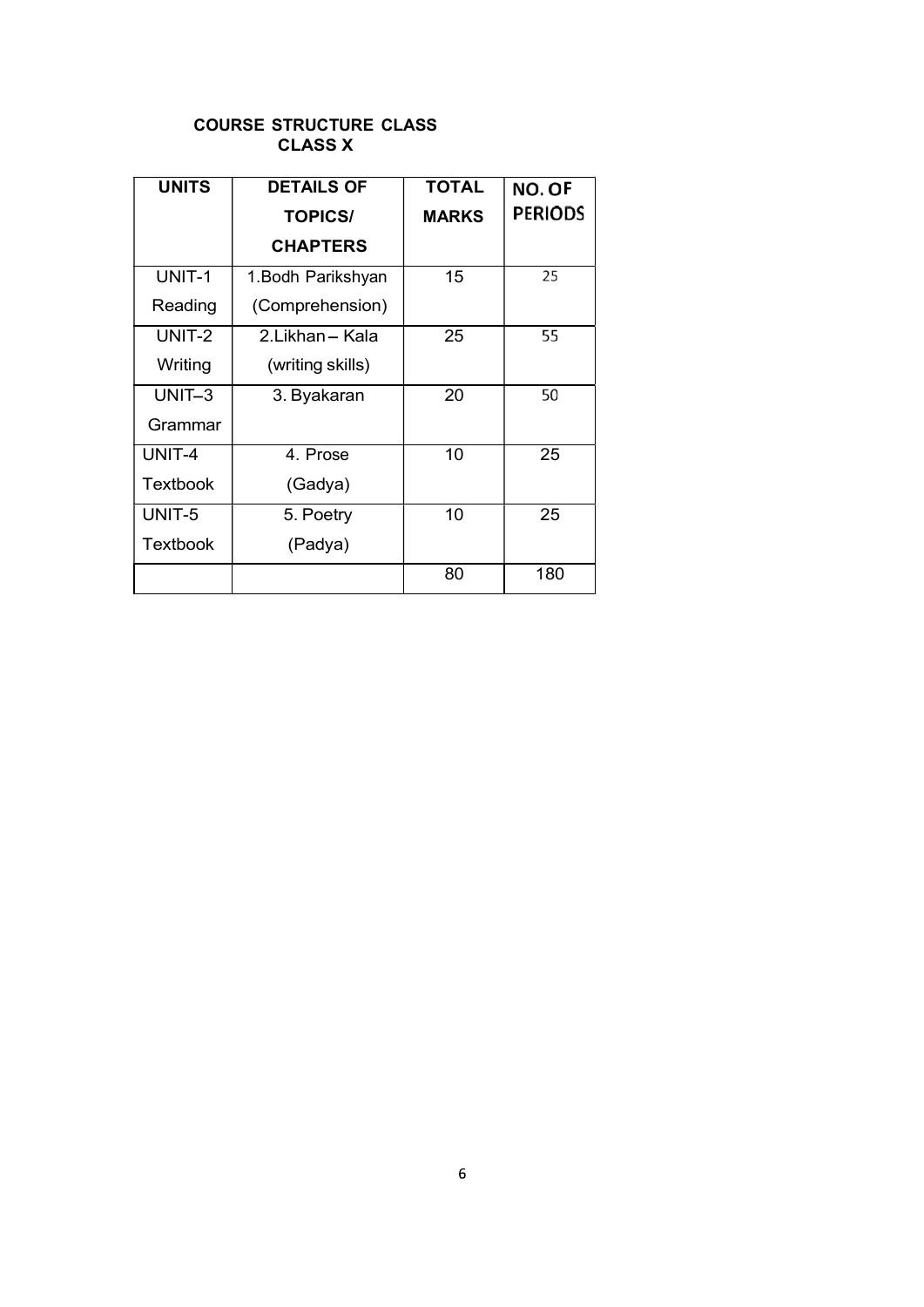# SYLLABUS FOR ASSAMESE- (CODE014)

### Examination Structure for class X

## 2022-23

| <b>SECTION</b> | <b>DETAILS OF</b>     | <b>TYPE OF</b> | NO. OF         | <b>WEIGHTAG</b> | NO. OF          |
|----------------|-----------------------|----------------|----------------|-----------------|-----------------|
|                | <b>TOPICS/</b>        | <b>QUESTI</b>  | <b>QUESTIO</b> | Е               | <b>PERIO</b>    |
|                | <b>CHAPTETRS</b>      | <b>ONS</b>     | <b>NS</b>      |                 | D               |
| SECTION-       | 1. Bodh Parikshyan    |                |                | 15              | 25              |
| A Reading      | (Comprehension)       |                |                |                 |                 |
|                | One unseen passage    | <b>VSA</b>     | $\overline{6}$ | $1X6=6$         |                 |
|                | of minimum 500        | <b>SA</b>      | 3              | $2x3=6$         |                 |
|                | words. There will be  | <b>VSA</b>     | 3              | $1X3=3$         |                 |
|                | 12 general questions  |                |                |                 |                 |
|                | of 1, and 2 marks     |                |                |                 |                 |
|                | each and 3 grammar    |                |                |                 |                 |
|                | based questions of 1  |                |                |                 |                 |
|                | mark each will be set |                |                |                 |                 |
|                | from the passage.     |                |                |                 |                 |
| SECTION-       | 2.Likhan - Kala       |                |                | $\overline{25}$ | $\overline{55}$ |
| B              | (writing skills)      |                |                |                 |                 |
| Writing        |                       |                |                |                 |                 |
|                | a) Galpa Likhan       | LA             | 1              | $5x1=5$         |                 |
|                | (Story Writing)/      |                |                |                 |                 |
|                | Rasana (Essay-        |                |                |                 |                 |
|                | adarshamulak)         |                |                |                 |                 |
|                | b) Pratibedan         | LA             | $\mathbf{1}$   | $5x1=5$         |                 |
|                | Prastutkaran          |                |                |                 |                 |
|                | (Report Writing) on   |                |                |                 |                 |
|                | School function eg.   |                |                |                 |                 |
|                | Annual day, sports,   |                |                |                 |                 |
|                | any competition held  |                |                |                 |                 |
|                | in school             |                |                |                 |                 |
|                | c) Phakara jojona     | LA             |                | $5X1=5$         |                 |
|                | (Proverb)-            |                |                |                 |                 |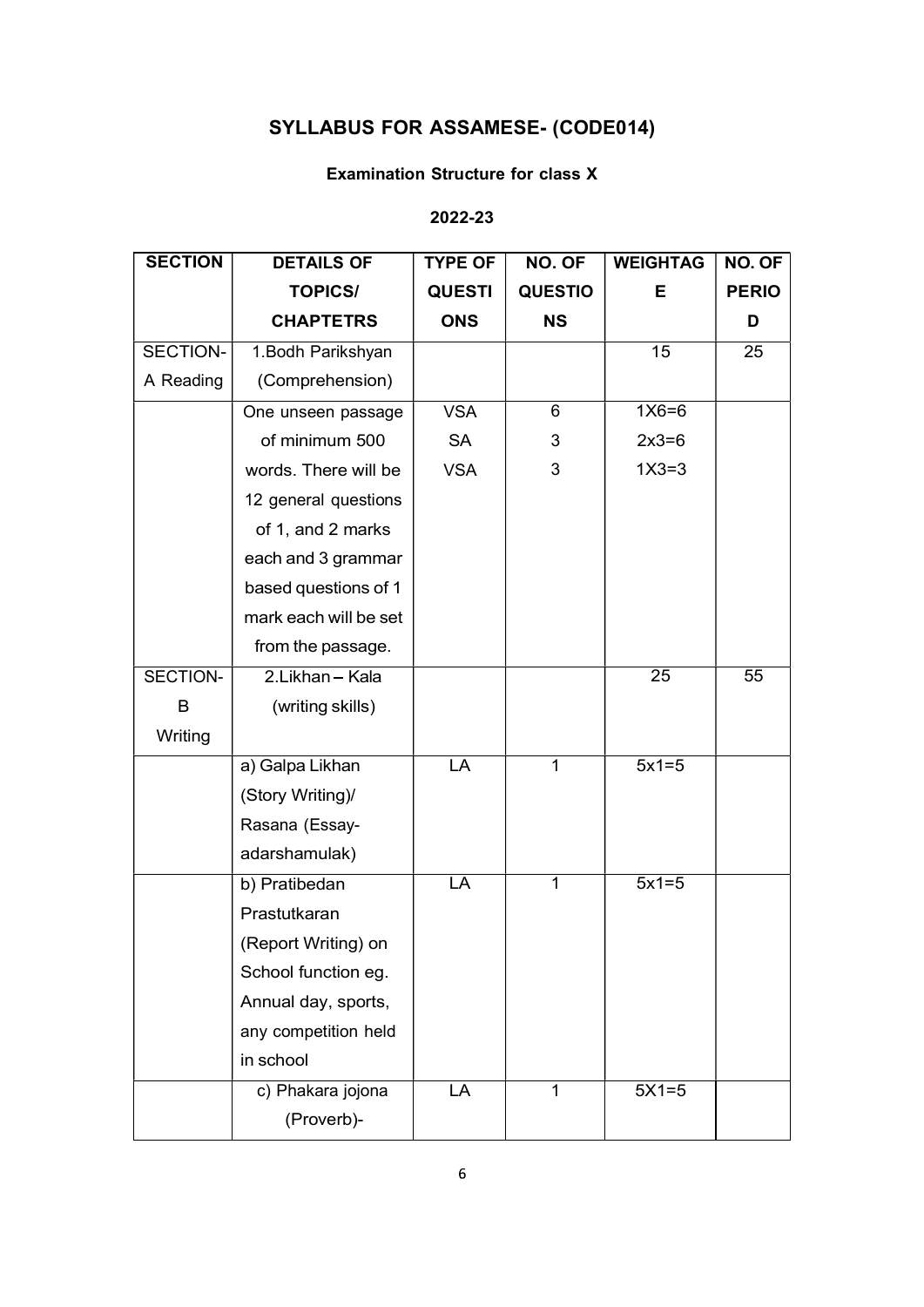|                | SI. No.- 16-30.        |            |                |         |    |
|----------------|------------------------|------------|----------------|---------|----|
|                | d) Byaktigata Chithi   | LA         | $\mathbf{1}$   | $5x1=5$ |    |
|                | (Personal Letter)      |            |                |         |    |
|                | e) Jotuwa khanda       | <b>VSA</b> | 5              | $1x5=5$ |    |
|                | bakyarre bakya         |            |                |         |    |
|                | rochana (Athu, Gaa,    |            |                |         |    |
|                | Ghar/5,6,7)            |            |                |         |    |
| <b>SECTION</b> | 3. Byakaran            |            |                | 20      | 50 |
| $\mathcal{L}$  |                        |            |                |         |    |
| Grammar        |                        |            |                |         |    |
|                | i.<br>Upasarga (only   | <b>VSA</b> | $\overline{2}$ | $1X2=2$ |    |
|                | Sanskrit               |            |                |         |    |
|                | Upasarga)              |            |                |         |    |
|                | ii.<br>Anusarga        | <b>VSA</b> | $\overline{2}$ | $1X2=2$ |    |
|                | Byanjan aru<br>iii.    | <b>VSA</b> | $\overline{4}$ | $1X4=4$ |    |
|                | bisarga sandhi         |            |                |         |    |
|                | <b>Bakya</b><br>iv.    | <b>VSA</b> | $\overline{2}$ | $1X2=2$ |    |
|                | Paribartan (           |            |                |         |    |
|                | Saral, Yougik,         |            |                |         |    |
|                | Jatil)                 |            |                |         |    |
|                | <b>Samarthak</b><br>V. | <b>VSA</b> | $\overline{4}$ | $1X4=4$ |    |
|                | Sabda                  |            |                |         |    |
|                | <b>Taddhit</b><br>vi.  | <b>VSA</b> | $\overline{2}$ | $1X2=2$ |    |
|                | Pratyaya               |            |                |         |    |
|                | Biparitarthak<br>vii.  | <b>VSA</b> | $\overline{2}$ | $1X2=2$ |    |
|                | Sabda                  |            |                |         |    |
|                | viii. Linga (excluding | <b>VSA</b> | $\overline{2}$ | $1X2=2$ |    |
|                | <b>Sanskrit Stree</b>  |            |                |         |    |
|                | Pratyaya)              |            |                |         |    |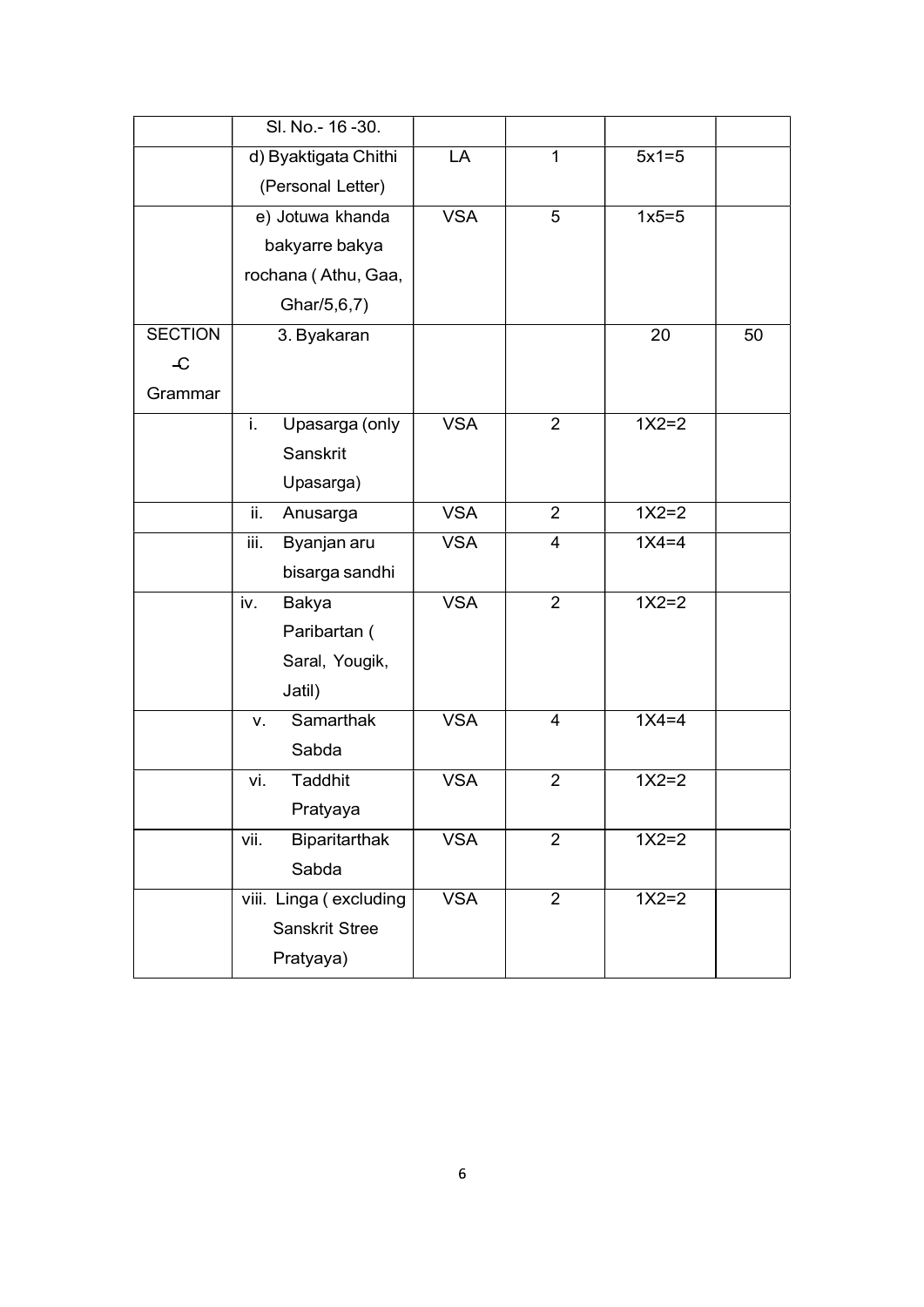| SECTION-  | 4. Prose (Gadya)            |            |                | 20      | 25 |
|-----------|-----------------------------|------------|----------------|---------|----|
| Section-D |                             |            |                |         |    |
| Textbook  |                             |            |                |         |    |
|           | i.<br>Chatra Jiwan          |            |                |         |    |
|           | aru Samaj                   |            |                |         |    |
|           | Sewa-                       | LA         | 1              | $4x1=4$ |    |
|           | Dimbeswar                   | <b>SA</b>  | 1              | $2x1=2$ |    |
|           | Neog                        | <b>VSA</b> | 4              | $1x4=4$ |    |
|           | ii.<br>Aranya Jatra-        |            |                |         |    |
|           | Annuradha                   |            |                |         |    |
|           | Sarma Pujari                |            |                |         |    |
|           | 5. Poetry(Padya)            |            |                |         | 25 |
|           | Bargeet- Sri Sri   LA<br>i. |            | $\mathbf 1$    | $4x1=4$ |    |
|           | Madhab Dev                  | <b>SA</b>  | 1              | $2x1=2$ |    |
|           | ii.<br>Jikir-Ajan Fakir     | <b>VSA</b> | $\overline{4}$ | $1x4=4$ |    |

Long answer (LA), short answer (SA), Very Short Answer (VSA)

#### Internal Assessment-

- 1) Periodic Test- 10 marks
- 2) Subject Enrichment Activity- 5 marks
- 3) Notebook keeping- 5 marks

## Prescribed Text books:

- 3. Asamiya Sahitya Chayanika, Published by Assam State Textbook Production and Publication Coperation Ltd., Guwahati -781001.
- 4. Rachana Bichitra (Byakaranar Saite) by Dharma Singha Deka: Published by Assam Book Depot Panbazar, Guwahati- 781001.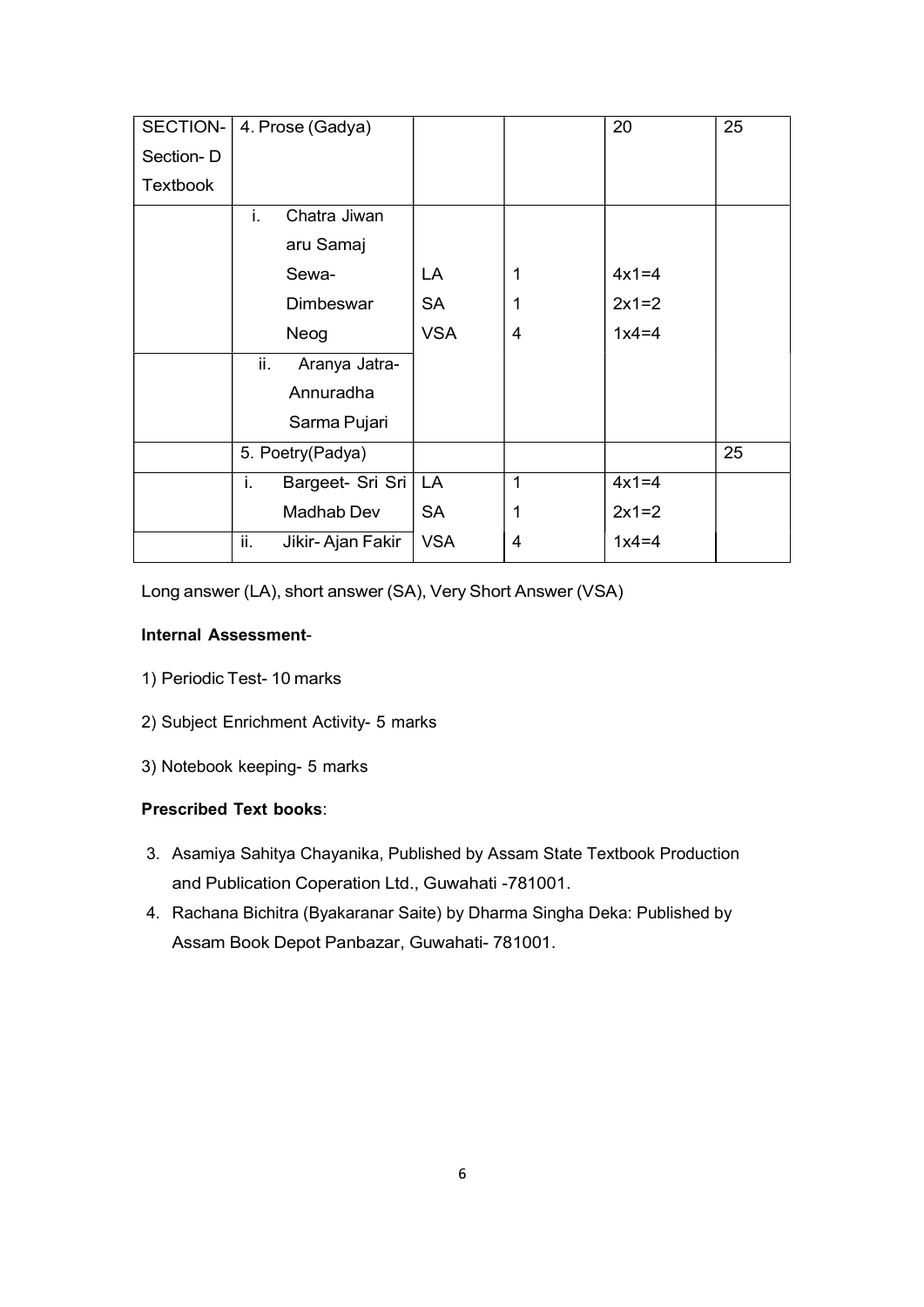# QUESTION PAPER DESIGN SUBJECT (code No. -014)  $CLASS - IX$  and  $X$  (2022-23)

Time: 3 hours

Max. Marks: 80

| Typology   | Testing                    | Objective    | <b>SA</b> | $LA-1$         | $LA-2$    |
|------------|----------------------------|--------------|-----------|----------------|-----------|
|            | Competencies/              | <b>Type</b>  |           |                |           |
|            | Learning Outcome           |              |           |                |           |
| Reading    | Conceptual                 | 6 questions  | 3         |                |           |
|            | Understanding,             | X1 marks     | questions |                |           |
|            | decoding, analyzing,       | each         | X1 marks  |                |           |
|            | inferring,                 |              | each      |                |           |
|            | interpreting and           |              |           |                |           |
|            | Vocabulary                 |              |           |                |           |
| Writing    | Expressing an              | 5 questions  |           |                | 4         |
|            | opinion, Reasoning,        | X1 marks     |           |                | questions |
|            | using appropriate          | each         |           |                | X5 marks  |
|            | format and fluency         |              |           |                | each      |
| Grammar    | Applying language          | 20 questions |           |                |           |
|            | conventions                | X1 marks     |           |                |           |
|            | appropriate using          | each         |           |                |           |
|            | structures                 |              |           |                |           |
|            | integrative accuracy       |              |           |                |           |
|            | and fluency                |              |           |                |           |
| Literature | Recalling reasoning        | 8 questions  | 2         | $\overline{2}$ |           |
| text       | appreciating,              | X1 marks     | questions | questions      |           |
| books      | applying,                  | each         | X1 marks  | X4 marks       |           |
|            | extrapolation,             |              | each      | each           |           |
|            | illustrating and           |              |           |                |           |
|            | justifying etc.            |              |           |                |           |
|            | <b>Extracting relevant</b> |              |           |                |           |
|            | information,               |              |           |                |           |
|            | identifying the            |              |           |                |           |
|            | central theme and          |              |           |                |           |
|            | sub theme,                 |              |           |                |           |
|            | understanding the          |              |           |                |           |